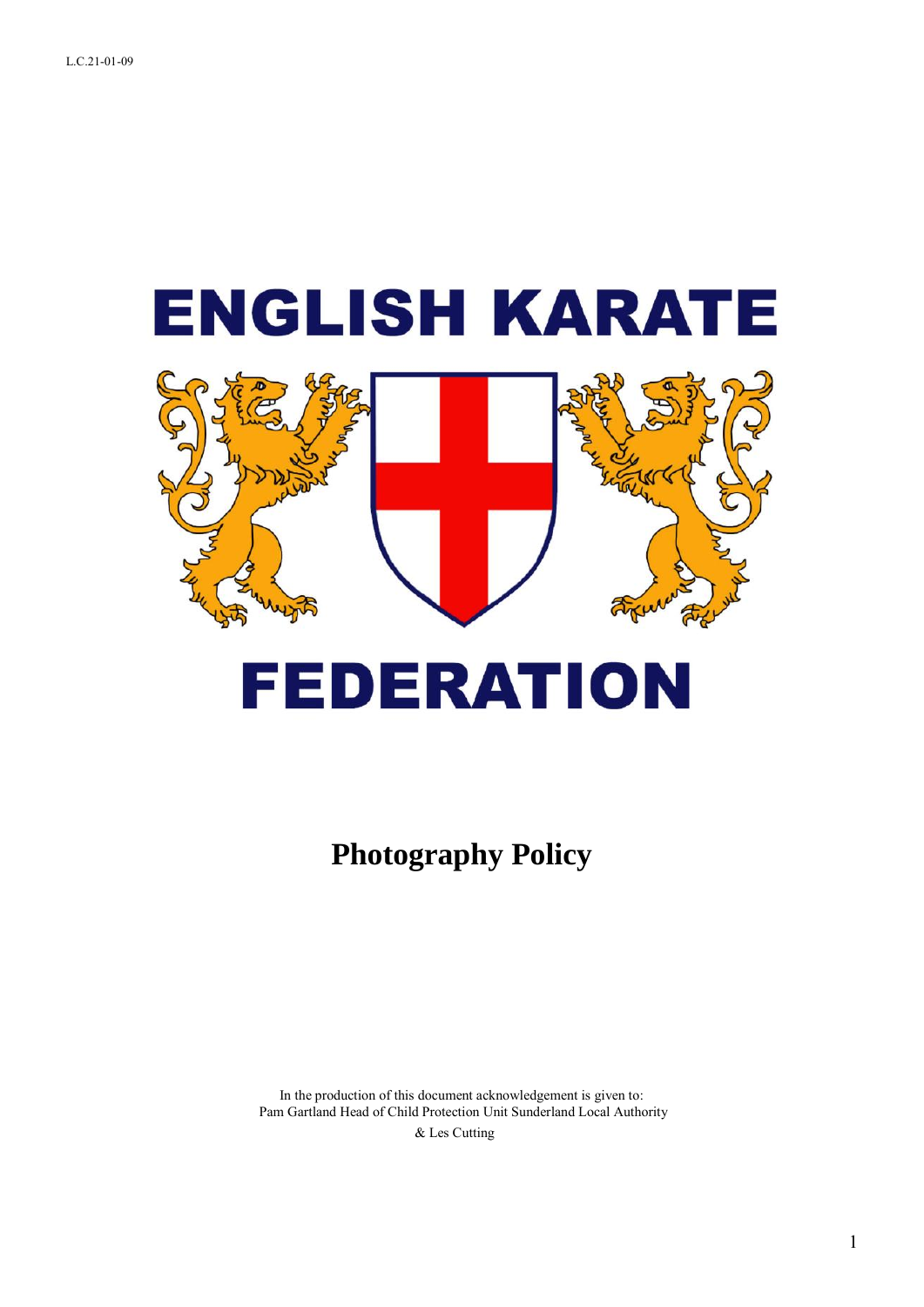# **Photography Policy**

# **(Protection children and other vulnerable groups)**

#### **1. Introduction**

Photography of young athletes at English Karate Federation or associated events is subject to the Data Protection Act 1998 regarding the rights of individuals to have information of a personal nature treated in an appropriate manner and the Human Rights Act 1998, protecting the privacy of individuals and families.

As well as these statutory rights, restrictions on photography arise from issues of child protection.

#### **1.2**

*'Photography'* includes photographic prints and transparencies, video, film and digital imaging.

**'***Events'* means any function, meeting, training session or competition of any nature, whether organised' supported or sponsored by the English Karate Federation by any means whatsoever, wherever children or young people or other vulnerable groups are the responsibility of English Karate Federation or their staff.

*'Parent'* means any person with parental rights and responsibility in relation to a child or young person.

#### **1.3**

This document is intended to:

- Facilitate photography for the business purposes of English Karate Federation.
- Respect the rights of the individual.
- Safeguard and protect children and young persons.
- Allow personal family photography wherever possible.

#### **1.4**

English Karate Federation makes it clear that it recognises the issues of child protection and personal privacy. A policy aimed at safeguarding children and other vulnerable groups exists and is accessible from the English Karate Federation website www.englishkaratefederation.com/

#### **1.5**

Sensitivity is as important in dealing with photography as it is in processing any other data. Court cases have occurred because of the inappropriate use of photographs.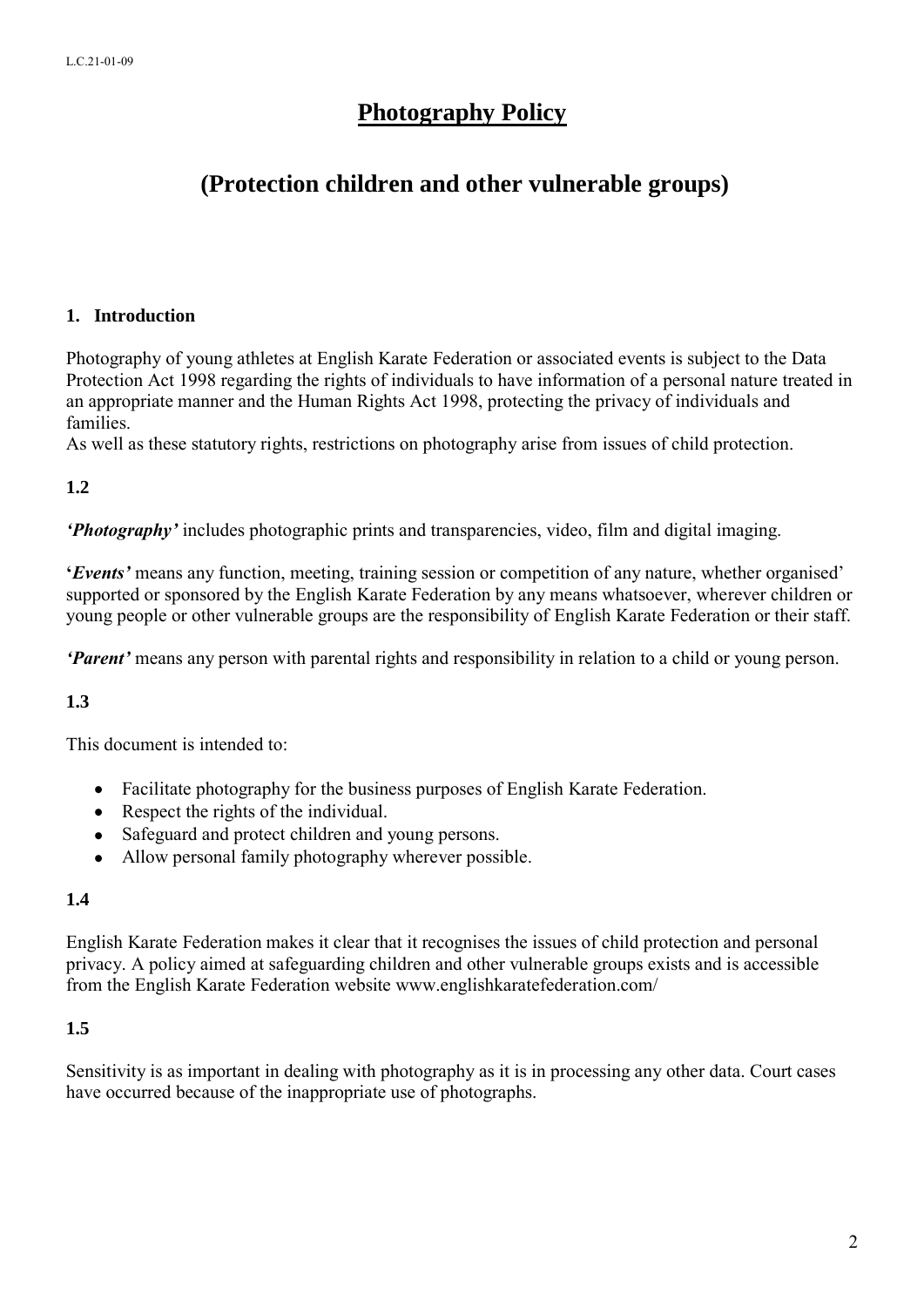# **1.6**

Within the English Karate Federation Safeguarding and protecting vulnerable group's policy there are guidelines and procedure regarding the use of photography. This includes the use of mobile camera phones, during such events as aforementioned, by competitors and athletes in view of the risks inherent in such use, possibly but not necessarily covert, which include the existence and/or distribution of photographs contrary to the wishes, welfare and privacy of others.

# **2.**

# **Photography by English Karate Federation Staff**

# **2.1**

The business of English Karate Federation can involve English Karate Federation staff in the photography of children and young persons in relation to:

- Administration (ID badges etc)
- Coaching and training aid
- Advertising, Publicity and Promotional works.

Copyright and the use of this photography is carefully controlled by English Karate Federation and is retained safely by English Karate Federation or issued to the child or young person concerned or safeguarded by an officer of English Karate Federation.

## **2.2**

Photography held by English Karate Federation must be annotated with the date on which they were taken and stored securely. They should not be normally used other than for their original purpose, unless permission of the subject is obtained.

# **2.3**

Photographs must be destroyed or deleted from databases once they are no longer required for the purposes in which they were taken. A photograph taken for identification purposes may be retained for several years, but should not be retained when replaced or expired. Photographs taken for publicity and promotional purposes should be retained for a maximum of two years.

Photographs contributing to the history of English Karate Federation, its members and activities and the community may be retained indefinitely.

# **3.**

# **Photographs by other Authorised Agencies**

# **3.1**

The involvement of other agencies may only be authorised by English Karate Federation. Other agencies might include:

- Commercial photographers commissioned by English Karate Federation. Copyright rests with the photographer.
- The press and other media. Copyright rests with the photographer.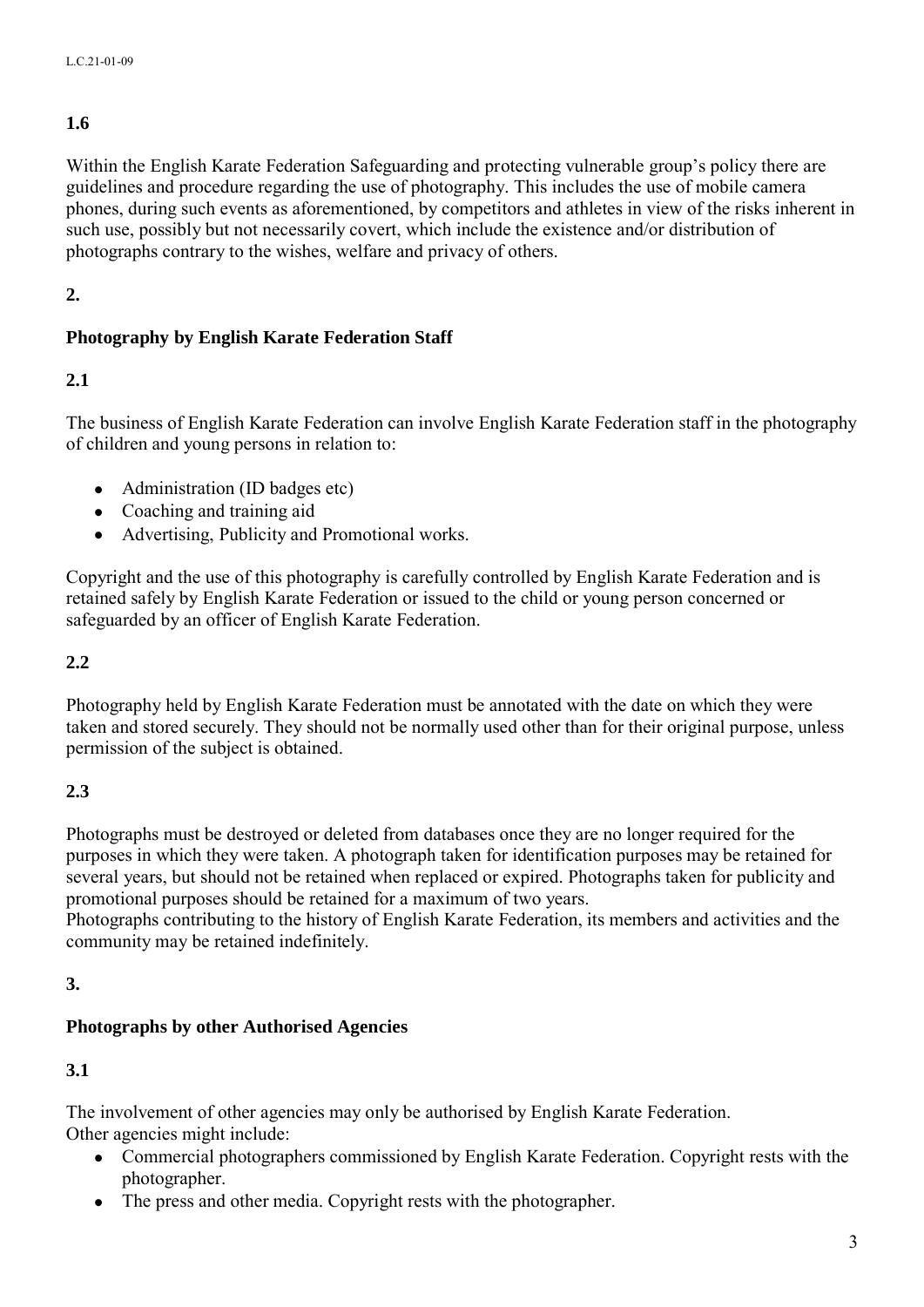Officers of English Karate Federation. Copyright rests with English Karate Federation.

# **3.2**

The purpose of the photography must be explained to the parents of the child and or the young person themselves if over the age of 16years and written permission sought on each and every occasion. No Child or young person should be subjected to any photography unless written permission has obtained.

## **3.3**

Parents should be made aware that where team or group photography is taken by a commercial agency the photographer retains the copyright. Parents therefore must be given details of the agency used.

## **3.4**

A photo identification card will be issued and must be worn at all times and separate identification carried, by the agency personnel at all times, on the date of the event. Failure to do so may lead to the authority being withdrawn and expulsion from the event

## **The identification band is non transferable.**

# **4.**

## **Parental Photography**

#### **4.1**

Parental photography forms an enduring part of each family's record of their child's progress, celebration of success and achievement, as well as being an established social practice.

# **4.2**

Where practical, arrangements should allow photography to be taken by parents and others attending such events.

Photography will not be permitted where the smooth running event and/or health and safety of persons is or may be compromised

# **4.3**

A pro-forma (appendix 1) shall be issued to parents and young persons upon first registration to English Karate Federation Team or Squad status and renewed annually detailing their permission/non permission for English Karate Federation Staff, Authorised Agencies and Parental photography purposes.

# **4.4**

Parental photography must not include any child or young person whose parent has refused permission for any reason. This may mean offering photography opportunities before or after the event for those who wish to be involved. Parental photography is secondary to the main aims and purposes of events and must not be allowed to interfere with the opportunities for the child or young person to participate.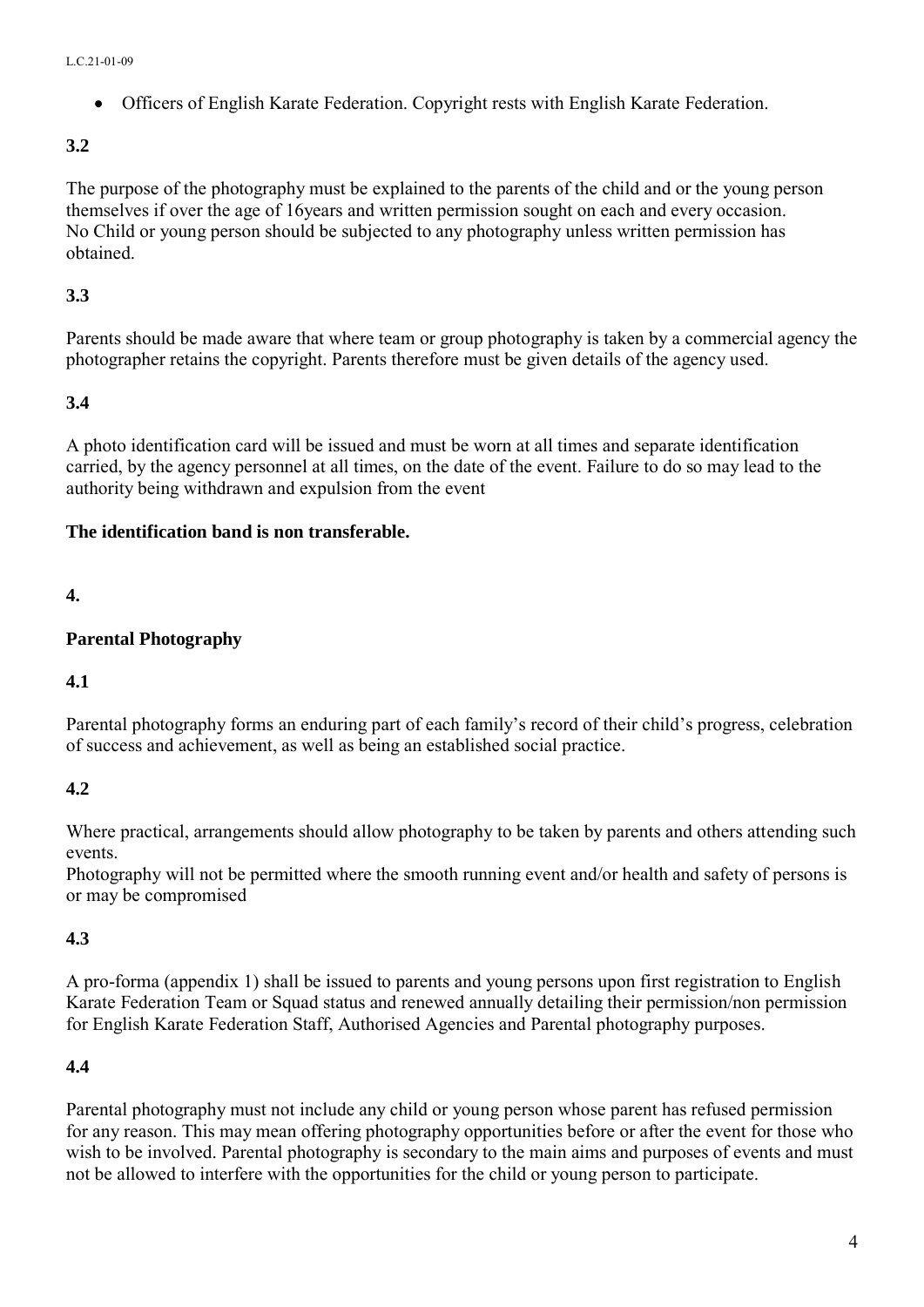#### **4.5**

An identification band will be issued and must be worn at all times and separate identification carried, by the applicant at all times, on the date of the event. . Failure to do so may lead to the authority being withdrawn and expulsion from the event

#### **The identification band is non transferable**.

#### **4.6**

Commercial copyright in a performance will normally exclude any audio or video recording by the public (other than by English Karate Federation for internal purposes) and for those events parents and their guests, and spectators must be informed that the infringement of copyright is strictly forbidden.

#### **5.**

## **Spectator Photography**

## **5.1**

Any person requesting to take photography at any English Karate Federation or Associated event, as a spectator shall only do with the permission of English Karate Federation having completed the required application form and is on a per event basis and returned it together with the stated fee within the specified time.

(Appendix 2),

#### **5.2**

Identification will be required to process the application. English Karate Federation reserved the right to refuse any application without reason being given.

#### **5.3**

The identification band if issued must be worn at all times and separate identification carried, by the applicant on the date of the event. Failure to do so may lead to the authority being withdrawn and expulsion from the event

#### **The identification band is non transferable.**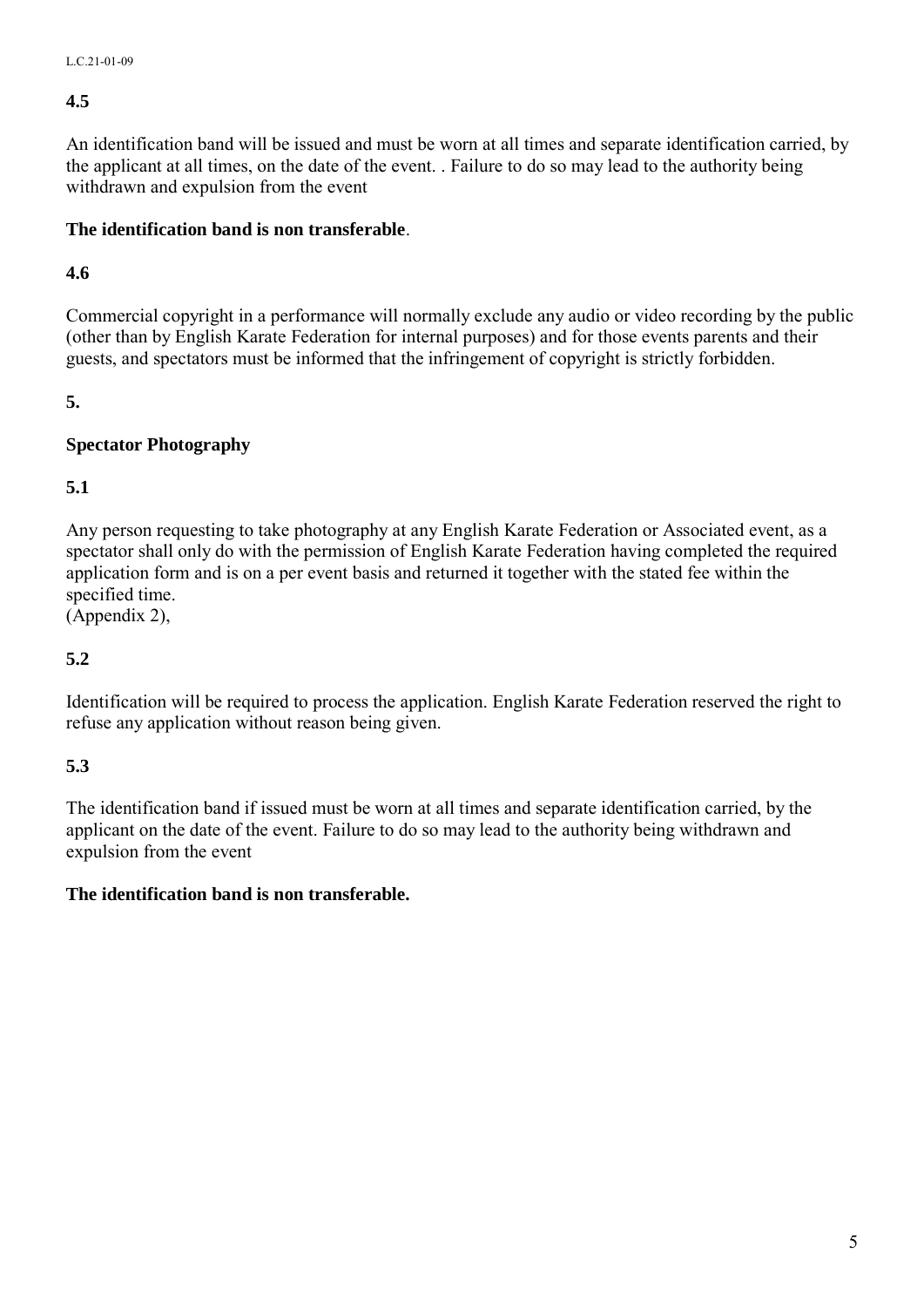

# **Parental Consent Form for the use of photography of children and young persons**

Children and young persons are photographed in connection with English Karate Federation:

- Administration (ID badges etc)
- Coaching and training aids
- Advertising, Publicity and Promotional works.  $\bullet$

Parental photography forms an enduring part of each family's record of their child's progress, celebration of success and achievement, as well as being an established social practice.

We may require on a per event basis your permission for photography to be taken.

*'Photography'* includes photographic prints and transparencies, video, film and digital imaging. **'***Events'* means any function, meeting, training session or competition of any nature, whether organised or supported or sponsored by English Karate Federation or their Association members by any means whatsoever, wherever children or young people are the responsibility of English Karate Federation, there staff or members or their Associations staff or members.

-------------------------------------------------------------------------------------------------------------------------

I give permission for photography of my child to be taken by authorised personnel for or on behalf of the EKF.

| (Child's name):              |                                                                   |
|------------------------------|-------------------------------------------------------------------|
| Signed:<br>(Parent/Guardian) |                                                                   |
| Date:                        |                                                                   |
|                              |                                                                   |
|                              | I do not give permission for photography of my child to be taken. |
| (Child's name):              |                                                                   |
| Signed:<br>(Parent/Guardian) |                                                                   |
| Date:                        |                                                                   |
| Appendix 1                   |                                                                   |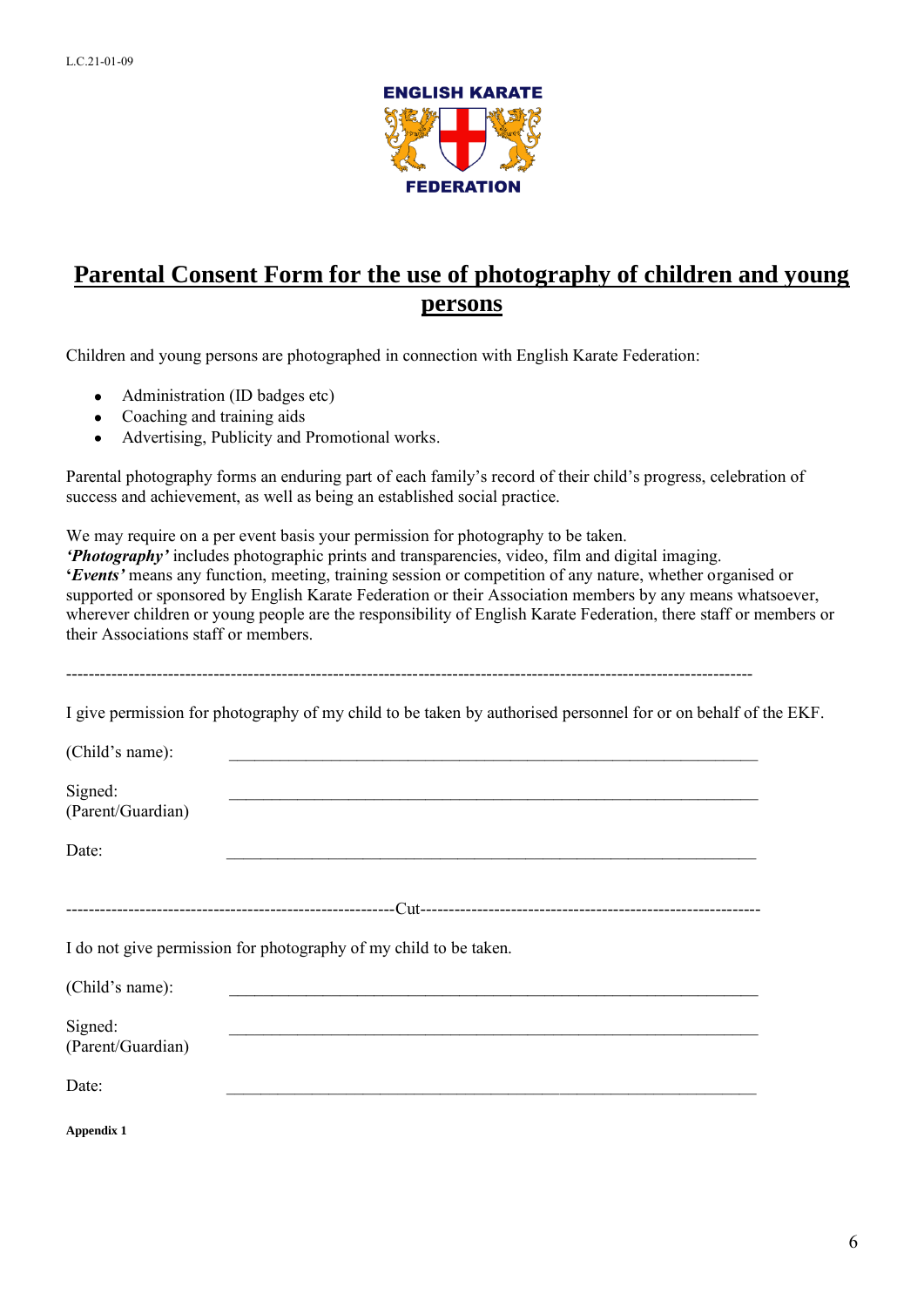

# **Application for use of Photography Equipment**

|                                                                            |      | NO PERMIT WILL BE PROCESSED UNLESS SUPPORTED BY PROOF OF SIGNATURE AND PHOTOGRAPH (i.e. photocopy                                     |
|----------------------------------------------------------------------------|------|---------------------------------------------------------------------------------------------------------------------------------------|
|                                                                            |      | of passport details, signed declaration on reverse of passport sized photograph, drivers licence) and remittance of £5. Cheques       |
| should be made payable to The English Karate Federation                    |      |                                                                                                                                       |
|                                                                            |      |                                                                                                                                       |
|                                                                            |      |                                                                                                                                       |
|                                                                            |      |                                                                                                                                       |
|                                                                            |      |                                                                                                                                       |
|                                                                            |      |                                                                                                                                       |
|                                                                            |      |                                                                                                                                       |
|                                                                            |      |                                                                                                                                       |
|                                                                            |      |                                                                                                                                       |
| Photo Identity supported by enclosed photocopy of:                         |      |                                                                                                                                       |
|                                                                            |      |                                                                                                                                       |
| Proof of Signature supported by enclosed photocopy of:                     |      |                                                                                                                                       |
|                                                                            |      |                                                                                                                                       |
|                                                                            |      |                                                                                                                                       |
|                                                                            |      |                                                                                                                                       |
|                                                                            |      |                                                                                                                                       |
|                                                                            |      |                                                                                                                                       |
|                                                                            |      |                                                                                                                                       |
|                                                                            |      |                                                                                                                                       |
|                                                                            |      |                                                                                                                                       |
|                                                                            |      |                                                                                                                                       |
|                                                                            |      |                                                                                                                                       |
|                                                                            |      |                                                                                                                                       |
|                                                                            |      |                                                                                                                                       |
|                                                                            |      |                                                                                                                                       |
|                                                                            |      |                                                                                                                                       |
|                                                                            |      |                                                                                                                                       |
|                                                                            |      |                                                                                                                                       |
|                                                                            |      | Area at the event you request access to<br>(This may not be permitted)                                                                |
|                                                                            |      |                                                                                                                                       |
| <b>Declaration:</b>                                                        |      |                                                                                                                                       |
|                                                                            |      |                                                                                                                                       |
|                                                                            |      | I confirm that the personal details and material supplied in support of this application are correct and a true likeness of myself.   |
| Any images I record will only be used for the reasons stated on this form. |      |                                                                                                                                       |
|                                                                            |      | I understand that I will have to cease immediately should any person or Event Official object to or express concern as to the image   |
| recording taking place, until the matter can be investigated.              |      |                                                                                                                                       |
|                                                                            |      | I understand that failure to supply the required identification, remittance or completed application form within 14 days of the event |
| will result in the application being declined.                             |      |                                                                                                                                       |
|                                                                            |      | Any materials forwarded to the EKF supporting this application are non returnable and retained by the EKF for 12 months and           |
| destroved thereafter.                                                      |      |                                                                                                                                       |
| No correspondence will be entered into.                                    |      |                                                                                                                                       |
|                                                                            |      |                                                                                                                                       |
| Print name                                                                 |      |                                                                                                                                       |
|                                                                            |      |                                                                                                                                       |
| Signature                                                                  | Date |                                                                                                                                       |

**Appendix 2**